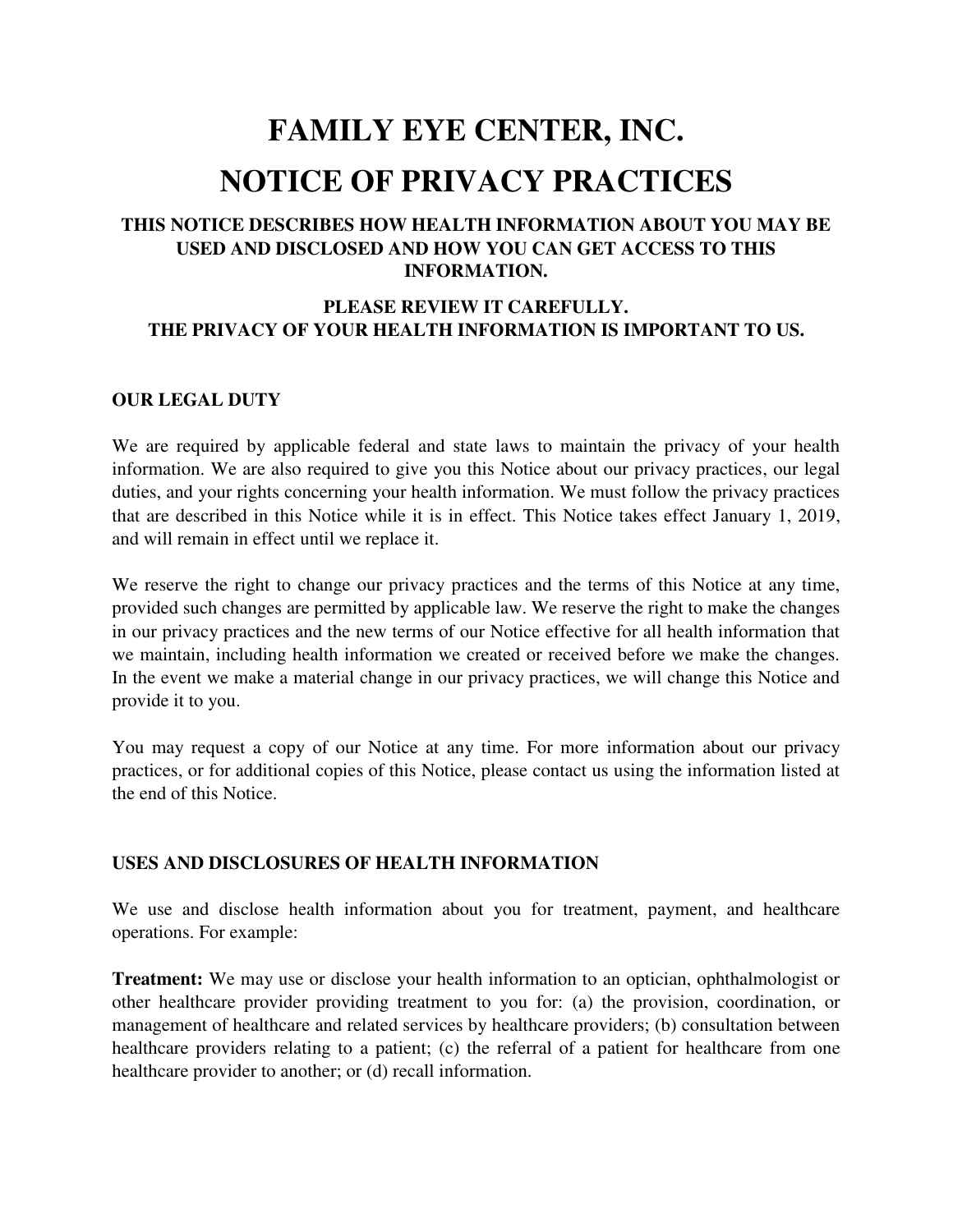**Payment**: We may use and disclose your health information to obtain payment for services we provide to you. This may include: (a) billing and collection activities and related data processing; (b) actions by a health plan or insurer to obtain premiums or to determine or fulfill its responsibilities for coverage, adjudication or subrogation of heath benefit claims; (c) medical necessity and appropriateness of care reviews, utilization review activities; and (d) disclosure to consumer reporting agencies of information relating to collection of premiums or reimbursement.

**Healthcare Operations:** We may use and disclose your health information in connection with our healthcare operations. Healthcare operations include things such as quality assessment and improvement activities, reviewing the competence of qualifications of healthcare professionals, evaluating practitioner and provider performance, conduct training programs, accreditation, licensing or credentialing activities.

**Your Authorization:** In addition to our use of your health information for treatment, payment or healthcare operations, you may give us written authorization to use your health information or to disclose it to anyone for any purpose. If you give us an authorization, you may revoke it in writing at any time. Your revocation will not affect any use or disclosures permitted by your authorization while it was in effect. Unless you give us a written authorization, we cannot use or disclose your health information for any reason except for those described in this Notice.

**Marketing Health Products or Services:** We will not use your health information for marketing communications without your prior written authorization. We may provide you with information regarding products or services that we offer related to your healthcare needs. We will never sell your health information without your prior authorization.

**To You, Your Family and Friends:** We must disclose your health information to you, as described in the Patient Rights section of this Notice. We may disclose your health information to a family member, friend or other person to the extent necessary to help with your healthcare or with payment for your healthcare, but only if you agree that we may do so or, if you are not able to agree, if it is necessary in our professional judgement.

**Persons Involved in Care:** We may use or disclose health information to notify, or assist in the notification of (including identifying or locating) a family member, your personal representative or another person responsible for your care, of your location, your general condition, or death. If you are present, then prior to use or disclosure of your health information, we will provide you with an opportunity to object to such uses or disclosures. In the event of your incapacity or emergency circumstances, we will disclose health information based on a determination using our professional judgement disclosing only health information that is directly relevant to the person's involvement in your healthcare. We will also use our professional judgement and our experience with common practice to make reasonable inferences of your best interest in allowing a person to pick up filled prescriptions, medical supplies, x-rays, or other similar forms of health information.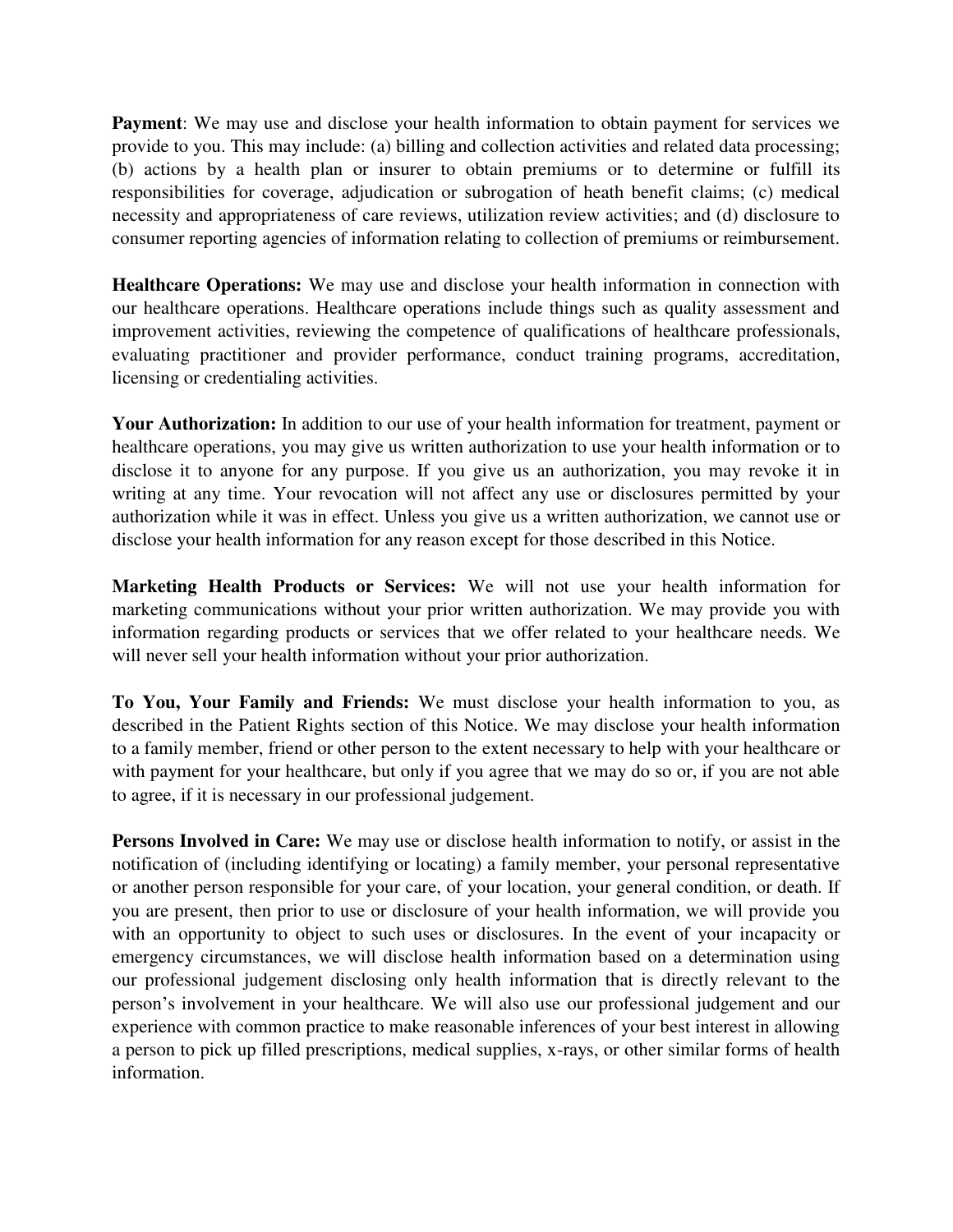**Required by Law:** We may use or disclose your health information when we are required to do so by law, including judicial and administrative proceedings.

**Abuse or Neglect:** We may disclose your health information to appropriate authorities if we reasonably believe that you are a possible victim of abuse, neglect, or domestic violence or the possible victim of other crimes. We may disclose your health information to the extent necessary to avert a serious threat to your health or safety or the health or safety of others.

**National Security:** We may disclose to military authorities the health information of Armed Forces personnel under certain circumstances. We may disclose to authorized federal officials health information required for lawful intelligence, counterintelligence, and other national security activities. We may disclose to correctional institution or law enforcement official custody of protected health information of inmate or patient under certain circumstances.

**Appointment Reminders and Treatment Alternatives:** We may use or disclose your health information to provide you with appointment reminders (such as voicemail messages, postcards, text messages, email, or letters) or information about treatment alternatives or other healthrelated benefits and services that may be of interest to you.

### **PATIENT RIGHTS**

**Access:** You have the right to review or get copies of your health information, with limited exceptions. You may request that we provide copies in a format other than photocopies. We will use the format you request unless we cannot practically do so. You must make a request in writing to obtain access to your health information. You may obtain a form to request access by using the contact information listed at the end of this Notice. We will charge you a reasonable cost-based fee for expenses such as copies and staff time. You may also request access by sending us a letter to the address at the end of this Notice. If you request an alternative format, we will charge a cost-based fee for providing your health information in that format. If you prefer, we will prepare a summary or an explanation of your health information for a fee. Contact us using the information listed at the end of this Notice for a full explanation of our fee structure.

**Disclosure Accounting:** You have the right to receive a list of instances in which we or our business associates disclosed your health information for purposes, other than treatment, payment, healthcare operations, where you have provided an authorization and certain other activities, for the last 6 years, but not for disclosures made prior to January 01, 2019. If you request this accounting more than once in a 12-month period, we may charge you a reasonable, cost-based fee for responding to these additional requests.

**Restriction:** You have the right to request that we place additional restrictions on our use or disclosure of your health information. We are not required to agree to these additional restrictions, but if we do, we will abide by our agreement (except in an emergency).